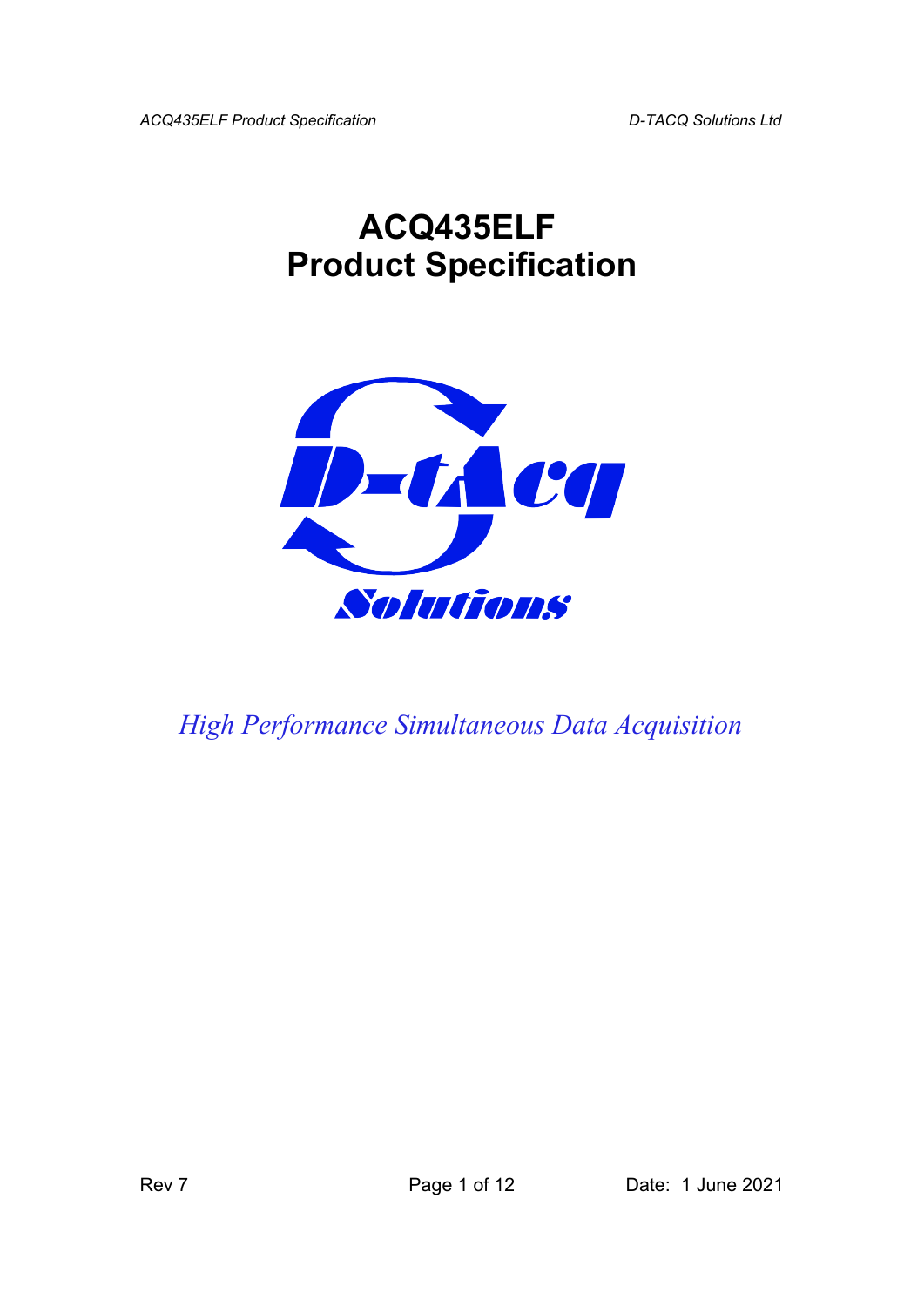### **Table of Contents**

|                            | 3  |
|----------------------------|----|
|                            | 3  |
|                            |    |
|                            |    |
|                            | 5  |
|                            | .5 |
|                            |    |
|                            |    |
|                            |    |
|                            |    |
|                            | .8 |
| - 9                        |    |
|                            | 10 |
|                            |    |
| 5 ACQ435ELF Specification. |    |
|                            |    |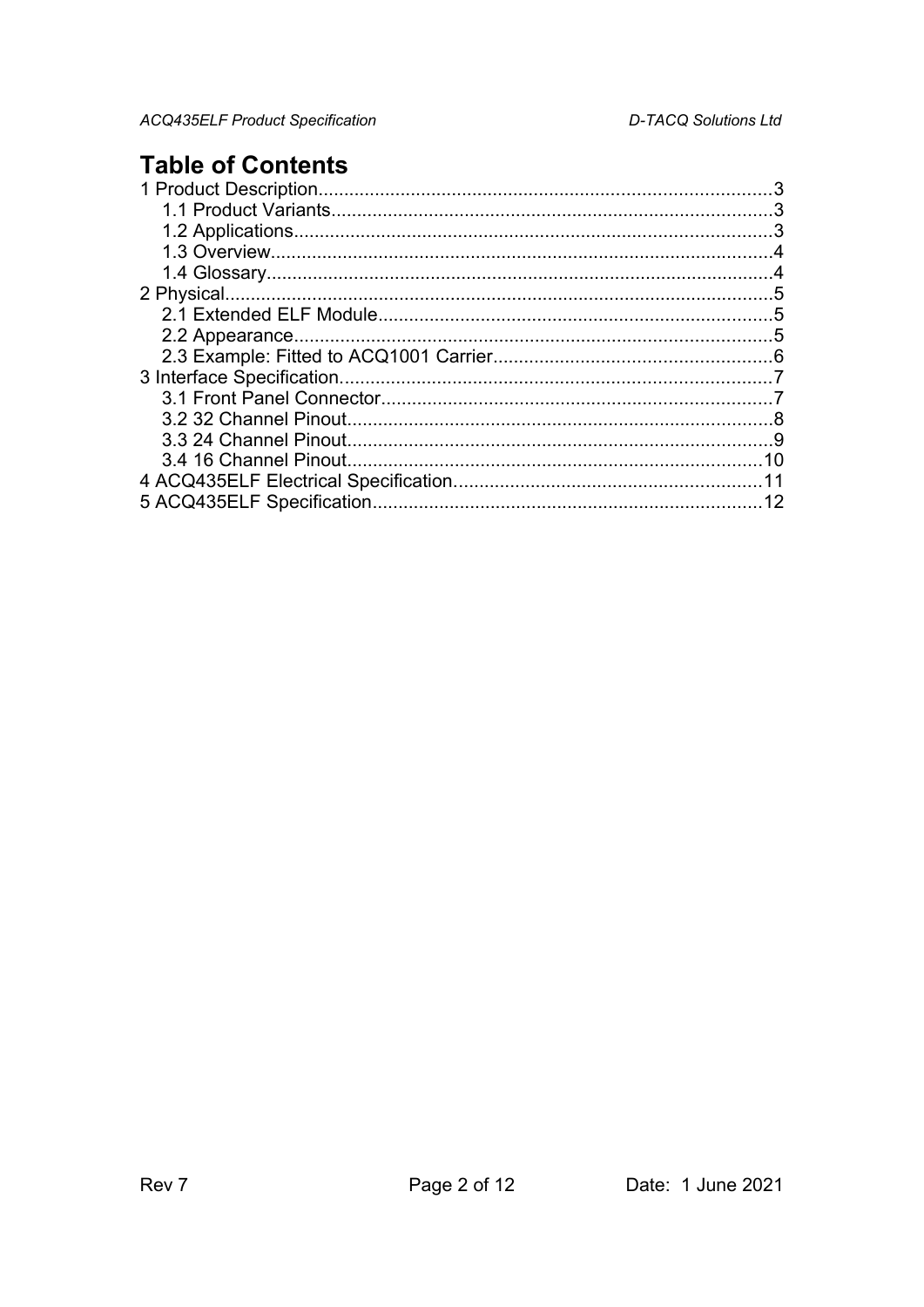### 1 Product Description

- 1. *ACQ435ELF* is a 32 channel, 24 bit simultaneous analog input module.
- 2. Standard configuration : 32 channels, 128kSPS/channel.
- 3. Extended module with *FMC* connector and *FMC* front panel.
- 4. 2-wire Differential inputs, high quality differential amplifier front end.
- 5. Factory set input function: Follower (voltage input) or Transimpedance (current input). Since the input is differential, there are 4 possible configurations, however only two are used:
	- FF : Both buffers in Follower configuration.
	- TF : Positive side buffer in Transimpedance configuration.
	- FF is the default and is implied.

#### *1.1 Product Variants*

- *ACQ435ELF-32FF* : 24 bit resolution, 128kSPS/channel, 32 channels + follower, - follower inputs.
- *ACQ435ELF-32FF-5V* : 24 bit resolution, 128kSPS/channel, 32 channels + follower, - follower inputs, +/-5V Input Range.
- *ACQ435ELF-24TF-8FF* § : 24 bit resolution, 128kSPS/channel, 24 channels + transimpedance, - follower inputs; 8 channels + follower, - follower inputs.
- *ACQ435ELF-24FF* § : 24 bit resolution, 128kSPS/channel, 24 channels + follower, - follower inputs.
- *ACQ435ELF-16FF §* : 24 bit resolution, 128kSPS/channel, 16 channels + follower, - follower inputs.
- *ACQ435ELF-16FF-5V §* : 24 bit resolution, 128kSPS/channel, 16 channels + follower, - follower inputs, +/-5V Input Range.
- § Special build, MOQ and/or longer lead time may apply.

For 8 channel applications, consider *ACQ430FMC.*

#### *1.2 Applications*

- Instrumentation applications, control and monitoring.
- Acoustic and seismic applications.
- LF Radar.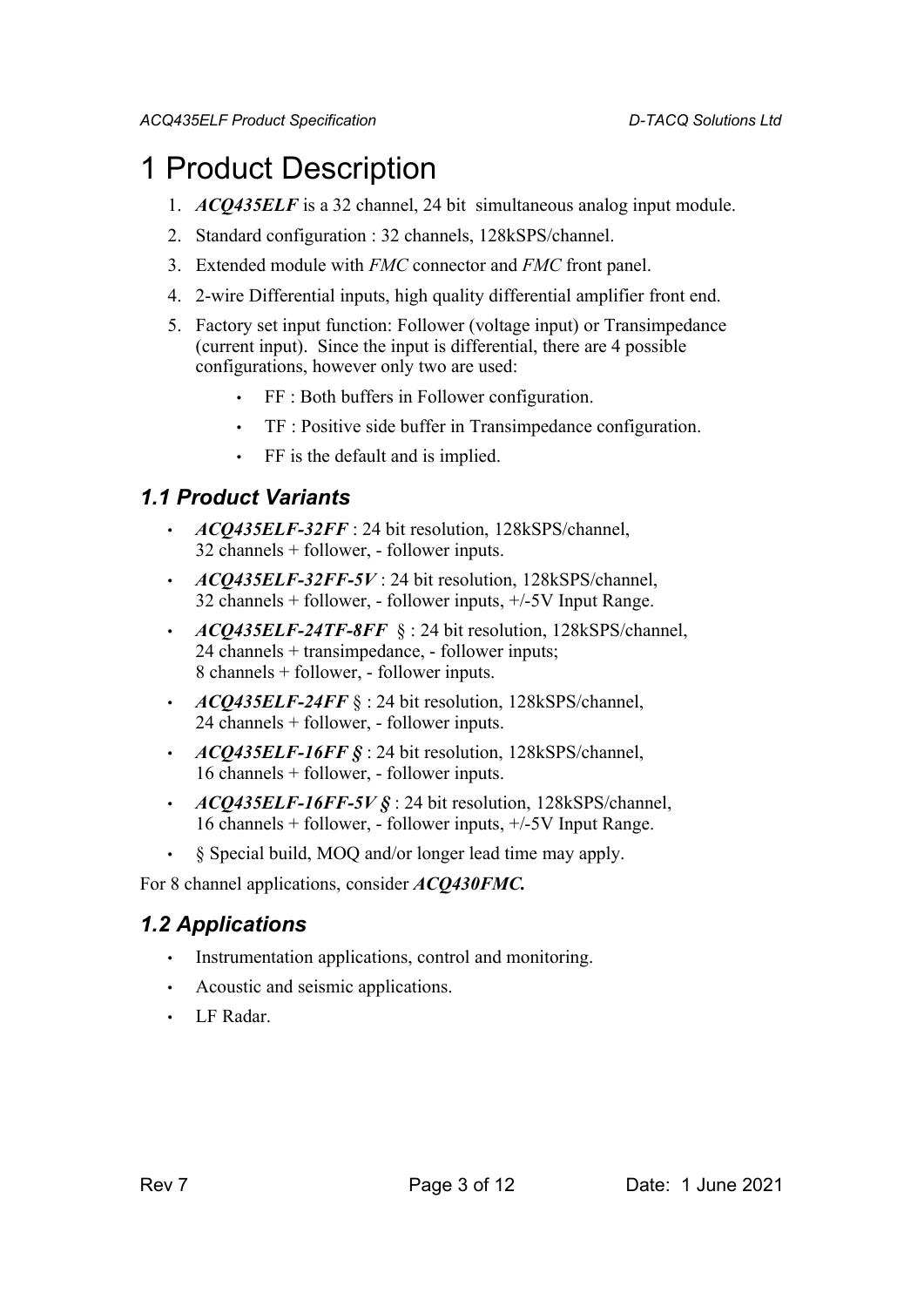#### *1.3 Overview*

The *ELF* module standard, based on the same front panel and connector footprint as *FMC*, adds user IO to carrier modules fitted with *FPGA* resource. D-TACQ recommends carriers based on the *Xilinx* ZYNQ system on chip, combining *FPGA* resource with a dual-core ARM Cortex A9 and gigabit Ethernet.

Compatible carriers include:

- D-TACQ **ACQ1001** : D-TACQ single slot FMC carrier, Z7020
- D-TACQ **ACQ1002** : D-TACQ dual slot FMC carrier, Z7020
- D-TACQ **ACQ2006** : D-TACQ 6 slot FMC carrier, Z7020
- D-TACQ **ACQ2106** : D-TACQ 6 slot FMC carrier, Z7030

D-TACQ supplies a complete working Intelligent Digitizer appliance including programmable logic and microprocessor system running Linux.

#### *1.4 Glossary*

- FMC: [VITA57 FPGA Mezzanine Card.](http://www.vita.com/fmc.html)
- ELF: D-TACQ extension to FMC, elongated card with provision for dedicated analog power supply rails.
- • [Xilinx ZYNQ Soc](http://www.xilinx.com/products/silicon-devices/soc/zynq-7000/index.htm)
- LPC: FMC Low pin count wiring standard.
- ULPC: FMC/ELF Ultra low pin count (D-TACQ).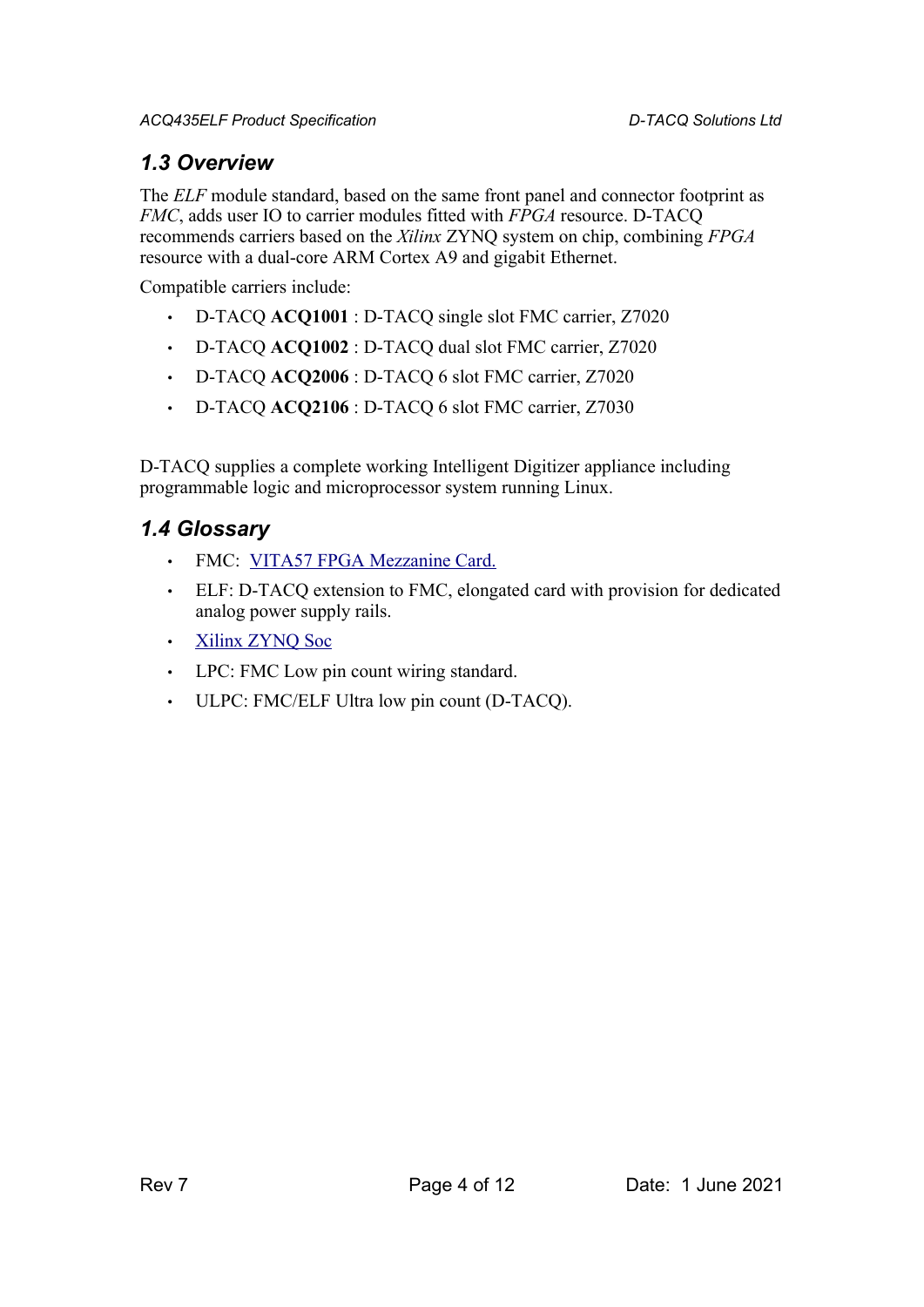*ACQ435ELF Product Specification D-TACQ Solutions Ltd*

## 2 Physical



### *2.2 Appearance*

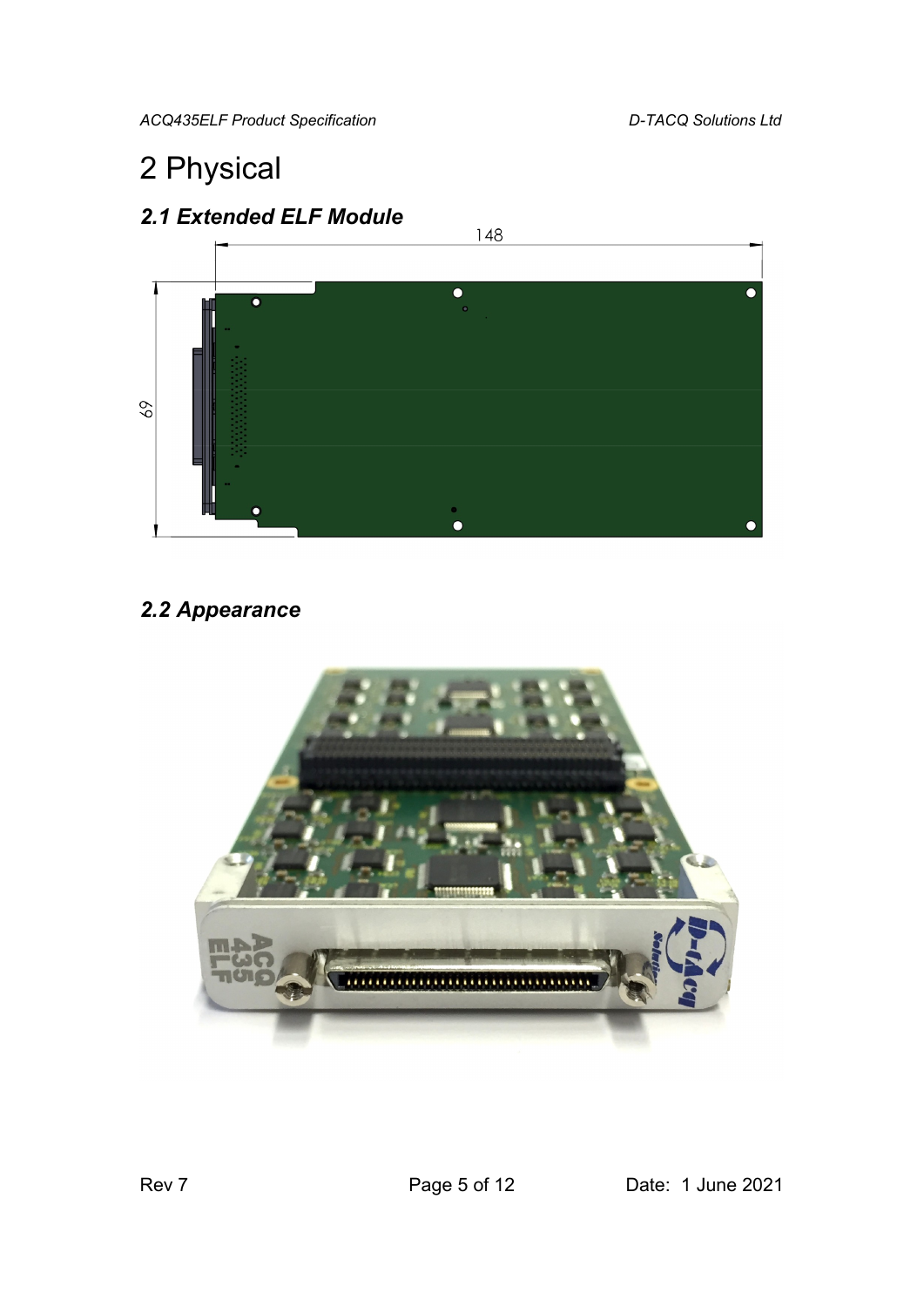#### *2.3 Example: Fitted to ACQ1001 Carrier*



Carrier accommodates 1 x ELF e.g. *ACQ435ELF* or a standard size FMC module such as *ACQ420FMC* or *AO420FMC*.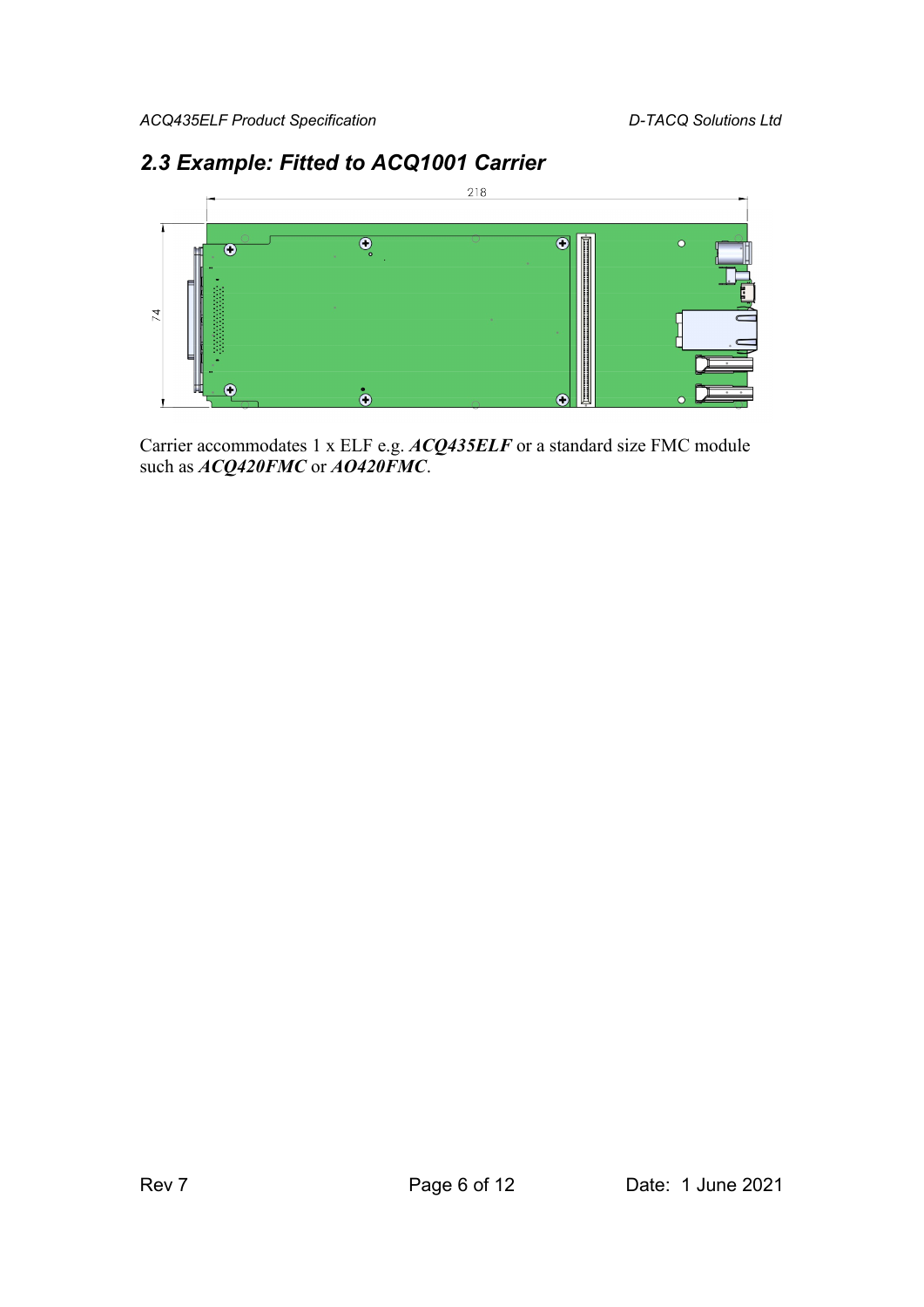### 3 Interface Specification.

#### *3.1 Front Panel Connector*

- 68 Pin VHDCI
- Pinout compatible with D-TACQ BNCPANEL, SMAPANEL, LEMOPANEL, PTBPANEL.

NB:

-32 variant uses entire BNCPANEL as expected.

-24 variant uses BNCPANEL CH01..CH12, CH21..CH22

-16 variant uses BNCPANEL CH01..CH08, CH25..CH32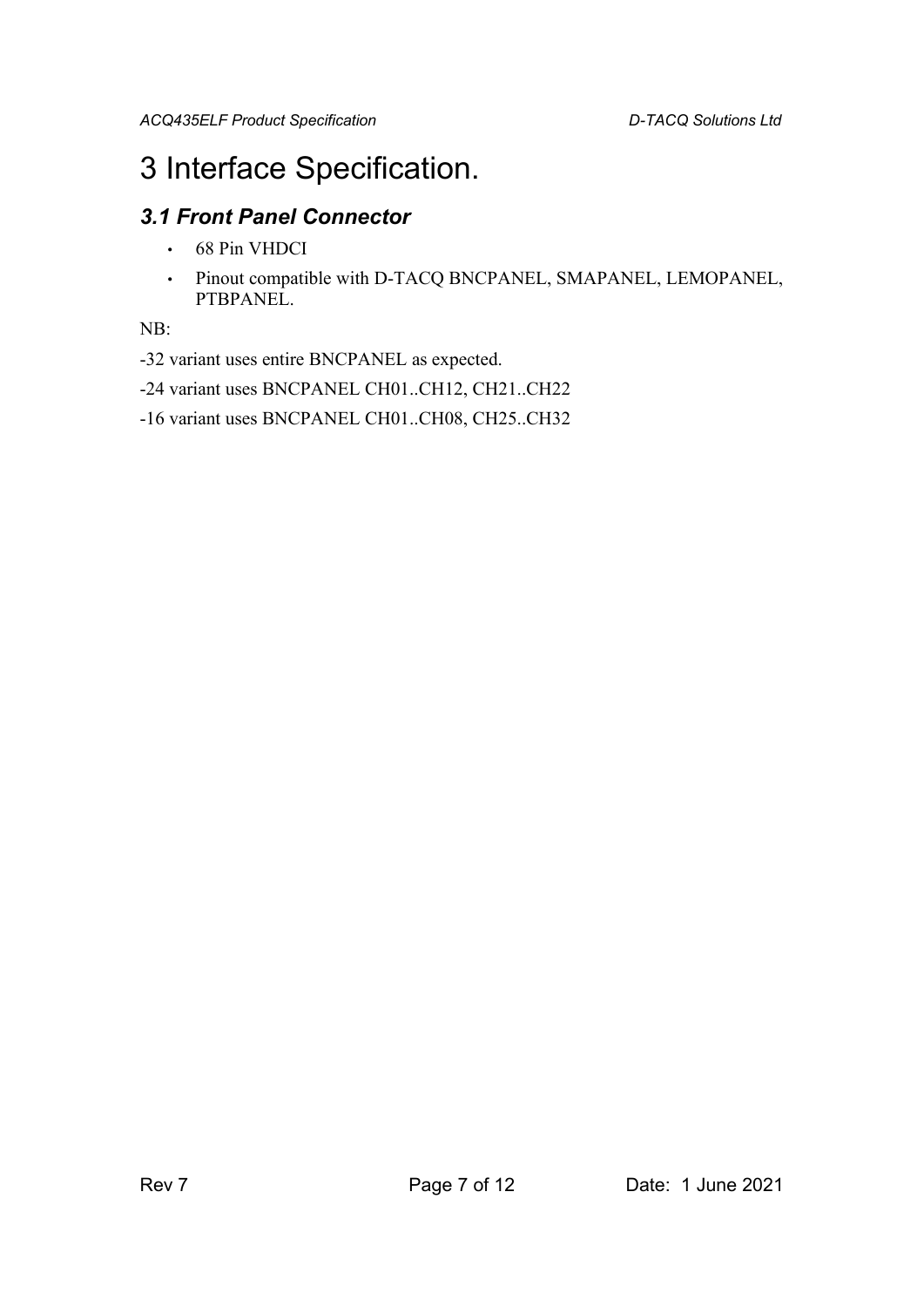#### *3.2 32 Channel Pinout*

Input Configuration Key Follower Transimpedance

| Pin | Variant        |                | Pin | Variant        |                |
|-----|----------------|----------------|-----|----------------|----------------|
|     | 32FF           | $24TF-8FF$     |     | 32FF           | 24TF-8FF       |
| 1   | 0V             | 0V             | 35  | 0V             | 0V             |
| 2   | 0 <sub>V</sub> | 0 <sub>V</sub> | 36  | 0 <sup>V</sup> | 0 <sub>V</sub> |
| 3   | $AIO1+$        | $AIO1+$        | 37  | $AIO1-$        | $AIO1-$        |
| 4   | $AIO2+$        | $AIO2+$        | 38  | $AI02-$        | $AI02-$        |
| 5   | $AIO3+$        | $AIO3+$        | 39  | $AIO3-$        | $AIO3-$        |
| 6   | $AIO4+$        | $AIO4+$        | 40  | $AT04-$        | $AI04-$        |
| 7   | $AI05+$        | $AIO5+$        | 41  | $AI05-$        | $AI05-$        |
| 8   | AI06+          | $AIO6+$        | 42  | $AI06-$        | $AI06-$        |
| 9   | $AIO7+$        | $AIO7+$        | 43  | $AIO7-$        | $AI07-$        |
| 10  | AI08+          | AI08+          | 44  | $AIO8-$        | $AIO8-$        |
| 11  | AI09+          | AI09+          | 45  | $AIO9-$        | $AIO9-$        |
| 12  | $AI10+$        | $AI10+$        | 46  | $AI10-$        | $AI10-$        |
| 13  | $AIII+$        | $AIII+$        | 47  | $AI11-$        | $AI11-$        |
| 14  | $AI12+$        | $AII2+$        | 48  | $AI12-$        | $AI12-$        |
| 15  | AI13+          | AI13+          | 49  | $AI13-$        | $AI13-$        |
| 16  | $AII4+$        | $AII4+$        | 50  | $AT14-$        | $AI14-$        |
| 17  | AI15+          | AI15+          | 51  | $AI15-$        | $AI15-$        |
| 18  | AI16+          | AI16+          | 52  | $AI16-$        | $AI16-$        |
| 19  | $AI17+$        | $AI17+$        | 53  | $AI17-$        | $AI17-$        |
| 20  | AI18+          | AI18+          | 54  | $AI18-$        | $AI18-$        |
| 21  | AI19+          | AI19+          | 55  | $AI19-$        | $AI19-$        |
| 22  | AI20+          | $AI20+$        | 56  | $AI20-$        | $AI20-$        |
| 23  | $AI21+$        | $AI21+$        | 57  | $AI21-$        | $AI21-$        |
| 24  | AI22+          | AI22+          | 58  | $AI22-$        | $AI22-$        |
| 25  | $AIO3+$        | $AI23+$        | 59  | $AI23-$        | $AI23-$        |
| 26  | $AIO4+$        | $AI24+$        | 60  | $AI24-$        | $AI24-$        |
| 27  | $AI25+$        | $AI25+$        | 61  | $AIO5-$        | $AI25-$        |
| 28  | AI26+          | AI26+          | 62  | $AI26-$        | $AI26-$        |
| 29  | $AI27+$        | $AI27+$        | 63  | $AI27-$        | $AIO7-$        |
| 30  | AI28+          | $AI28+$        | 64  | $AI28-$        | $AI28-$        |
| 31  | AI29+          | $AI29+$        | 65  | $AI29-$        | $AI29-$        |
| 32  | AI30+          | $AIO+$         | 66  | $AI30-$        | $AI30-$        |
| 33  | $AI31+$        | $AIO+$         | 67  | $AI31-$        | $AI31-$        |
| 34  | AI32+          | AI32+          | 68  | $AI32-$        | $AI32-$        |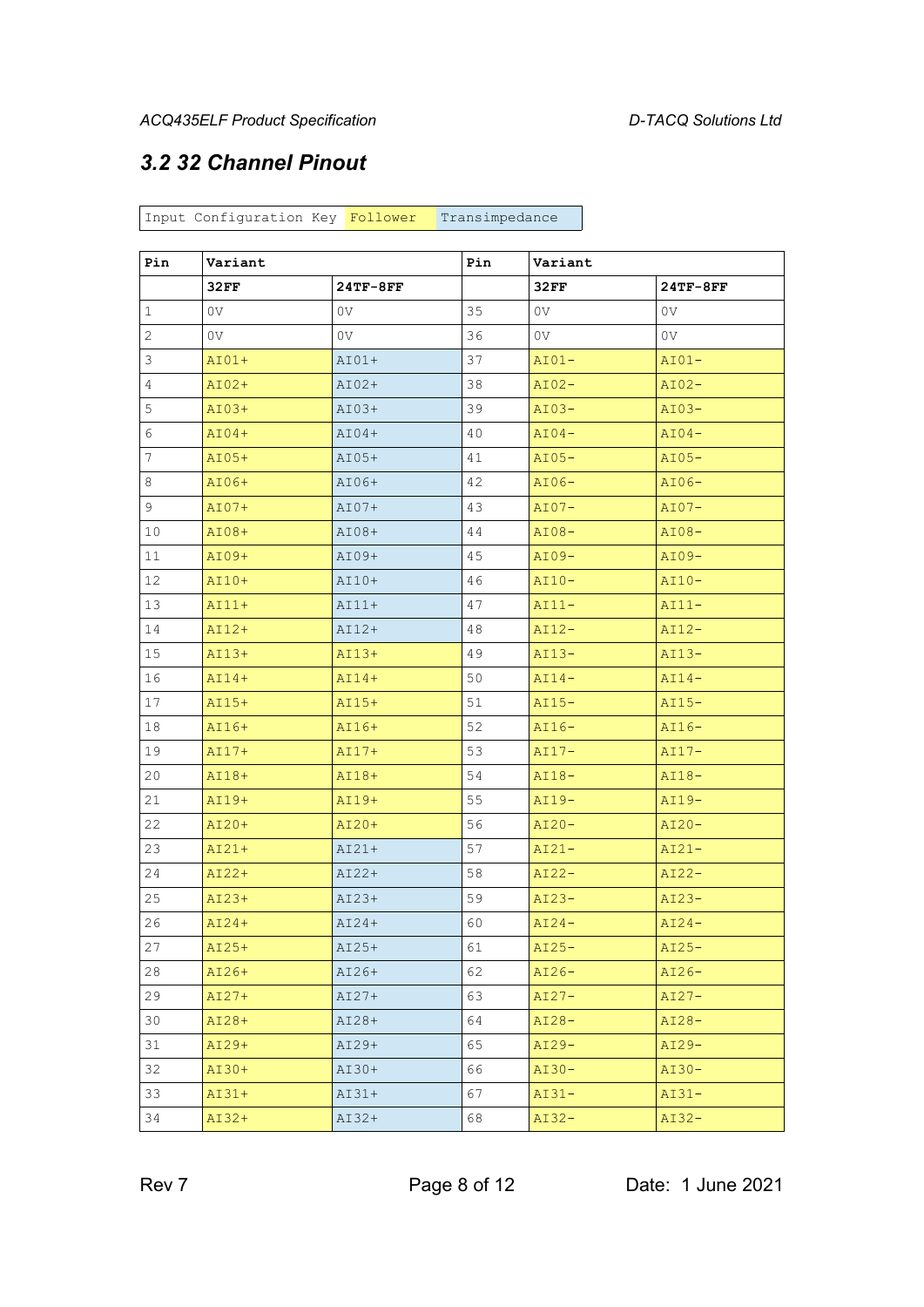#### *3.3 24 Channel Pinout*

Input Configuration Key Follower Transimpedance

| Pin | Variant        |                | Pin | Variant |            |
|-----|----------------|----------------|-----|---------|------------|
|     | 24FF           | $20TF-4FF$     |     | 24FF    | $20TF-4FF$ |
| 1   | 0V             | 0V             | 35  | 0V      | 0V         |
| 2   | 0 <sub>V</sub> | 0 <sub>V</sub> | 36  | 0V      | 0V         |
| 3   | $AIO1+$        | $AIO1+$        | 37  | $AIO1-$ | $AI01-$    |
| 4   | $AIO2+$        | $AIO2+$        | 38  | $AI02-$ | $AI02-$    |
| 5   | $AIO3+$        | $AIO3+$        | 39  | $AIO3-$ | $AIO3-$    |
| 6   | $AIO4+$        | $AIO4+$        | 40  | $AI04-$ | $AI04-$    |
| 7   | $AI05+$        | $AIO5+$        | 41  | $AI05-$ | $AI05-$    |
| 8   | $AIO6+$        | AI06+          | 42  | $AI06-$ | $AI06-$    |
| 9   | $AI07+$        | $AIO7+$        | 43  | $AIO7-$ | $AI07-$    |
| 10  | AI08+          | AI08+          | 44  | $AIO8-$ | $AIO8-$    |
| 11  | AI09+          | $AIO9+$        | 45  | $AIO9-$ | $AI09-$    |
| 12  | $AI10+$        | $AI10+$        | 46  | $AI10-$ | $AI10-$    |
| 13  | $AIII+$        | $AIII+$        | 47  | $AI11-$ | $AIII -$   |
| 14  | $AI12+$        | $AI12+$        | 48  | $AI12-$ | $AI12-$    |
| 15  |                |                | 49  |         |            |
| 16  |                |                | 50  |         |            |
| 17  |                |                | 51  |         |            |
| 18  |                |                | 52  |         |            |
| 19  |                |                | 53  |         |            |
| 20  |                |                | 54  |         |            |
| 21  |                |                | 55  |         |            |
| 22  |                |                | 56  |         |            |
| 23  | $AI21+$        | $AI21+$        | 57  | $AI21-$ | $AI21-$    |
| 24  | AI22+          | $AI22+$        | 58  | $AIO2-$ | $AI22-$    |
| 25  | $AI23+$        | $AI23+$        | 59  | $AI23-$ | $AI23-$    |
| 26  | $AI24+$        | $AI24+$        | 60  | $AI24-$ | $AI24-$    |
| 27  | AI25+          | AI25+          | 61  | $AI25-$ | $AI25-$    |
| 28  | AI26+          | AI26+          | 62  | $AI26-$ | $AI26-$    |
| 29  | $AI27+$        | $AI27+$        | 63  | $AI27-$ | $AI27-$    |
| 30  | AI28+          | AI28+          | 64  | $AI28-$ | $AI28-$    |
| 31  | AI29+          | $AI29+$        | 65  | $AI29-$ | $AI29-$    |
| 32  | AI30+          | AI30+          | 66  | $AI30-$ | $AI30-$    |
| 33  | $AI31+$        | $AI31+$        | 67  | $AI31-$ | $AI31-$    |
| 34  | AI32+          | AI32+          | 68  | $AI32-$ | $AI32-$    |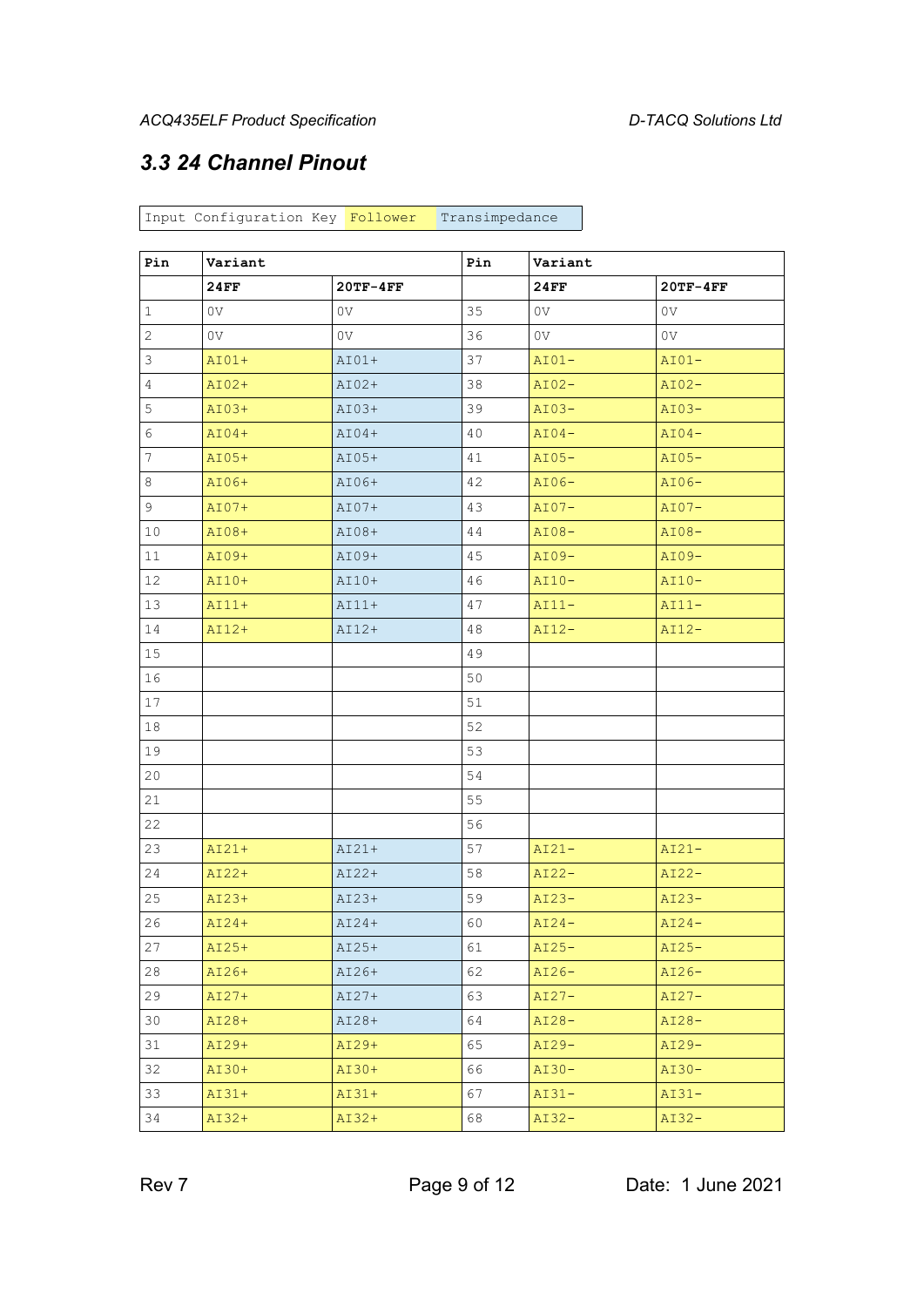#### *3.4 16 Channel Pinout*

Input Configuration Key Follower Transimpedance

| Pin              | Variant        | Pin    | Variant        |  |
|------------------|----------------|--------|----------------|--|
|                  | 16FF           |        | 16FF           |  |
| $\mathbf 1$      | $_{\rm OV}$    | 35     | 0 <sub>V</sub> |  |
| $\overline{c}$   | 0 <sub>V</sub> | 36     | 0 <sub>V</sub> |  |
| 3                | $AIO1+$        | 37     | $AIO1-$        |  |
| $\overline{4}$   | AI02+          | 38     | $AI02-$        |  |
| 5                | $AIO3+$        | 39     | $AIO3-$        |  |
| 6                | $AIO4+$        | 40     | $AIO4-$        |  |
| $\boldsymbol{7}$ | $AI05+$        | $4\,1$ | $AI05-$        |  |
| 8                | AI06+          | 42     | $AI06-$        |  |
| $\mathsf 9$      | AI07+          | 43     | $AIO7-$        |  |
| $1\,0$           | AI08+          | 44     | $AIO8-$        |  |
| $11\,$           |                | $4\,5$ |                |  |
| 12               |                | 46     |                |  |
| 13               |                | 47     |                |  |
| 14               |                | $4\,8$ |                |  |
| 15               |                | 49     |                |  |
| 16               |                | $50\,$ |                |  |
| 17               |                | 51     |                |  |
| $1\,8$           |                | 52     |                |  |
| 19               |                | 53     |                |  |
| $20$             |                | 54     |                |  |
| 21               |                | 55     |                |  |
| 22               |                | 56     |                |  |
| 23               |                | 57     |                |  |
| 24               |                | 58     |                |  |
| 25               |                | 59     |                |  |
| 26               |                | 60     |                |  |
| 27               | AI25+          | 61     | $AI25-$        |  |
| 28               | AI26+          | 62     | $AI26-$        |  |
| 29               | $AI27+$        | 63     | $AI27-$        |  |
| 30               | AI28+          | 64     | $AIO8-$        |  |
| 31               | AI29+          | 65     | $AI29-$        |  |
| 32               | AI30+          | 66     | $AI30-$        |  |
| 33               | $AI31+$        | 67     | $AI31-$        |  |
| 34               | AI32+          | 68     | $AI32-$        |  |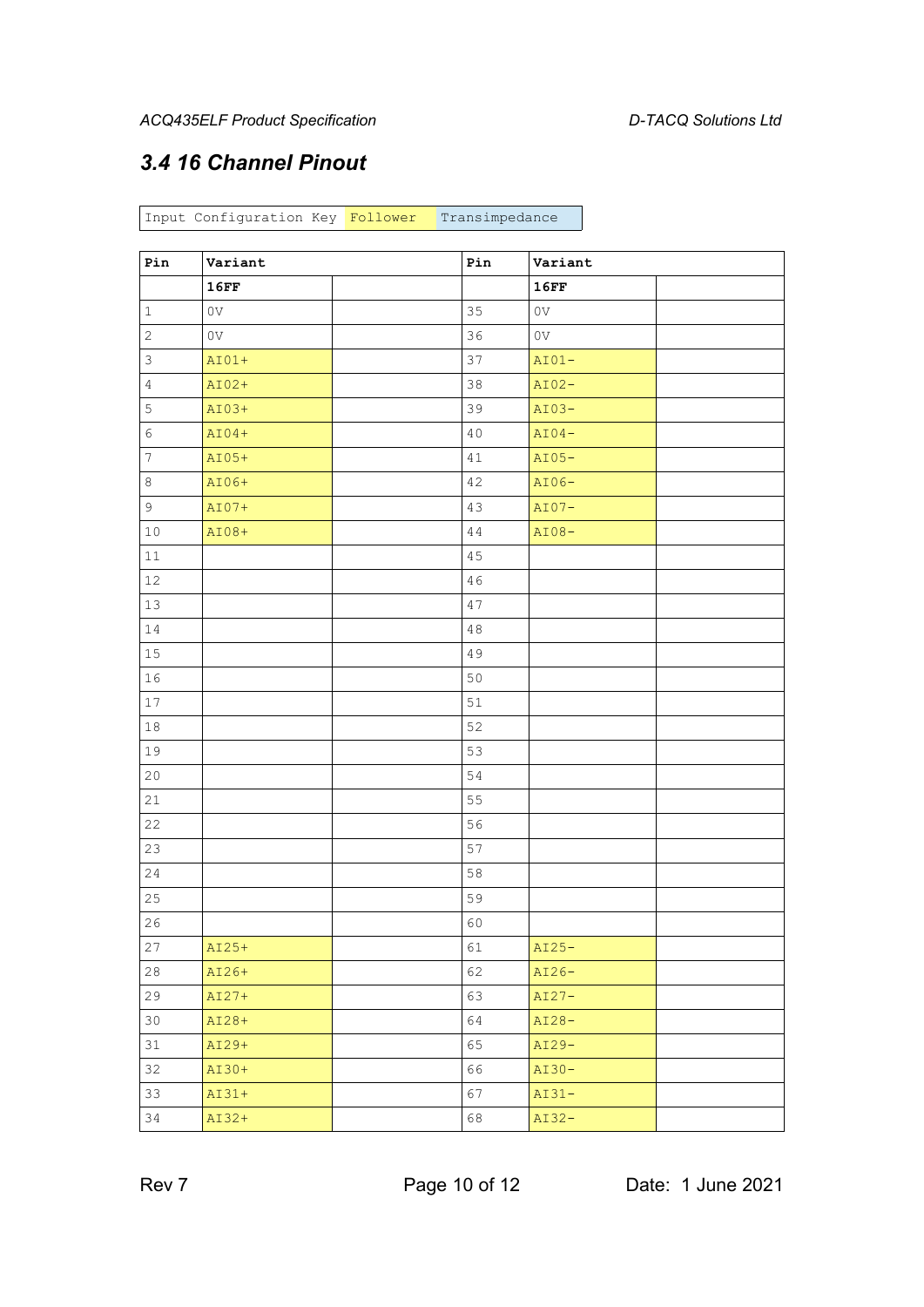### 4 ACQ435ELF Electrical Specification.

| #              | Parameter                                               | Value                                               |  |  |
|----------------|---------------------------------------------------------|-----------------------------------------------------|--|--|
| 1              | Number of Channels                                      | 32                                                  |  |  |
| $\overline{2}$ | Sample Rate<br>High Speed Mode<br>High Resolution Mode  | Per channel simultaneous<br>128 kHz<br>52 kHz       |  |  |
| 3              | Resolution                                              | 24 bits                                             |  |  |
| 4              | Coupling                                                | DC, Differential Input                              |  |  |
| 5              | Input Impedance                                         | $1 \text{M}\Omega$                                  |  |  |
| 6              | Input Voltage Range                                     | ±10V<br>Standard FF Version<br>±5V<br>FF-5V Version |  |  |
| 7              | Input Voltage Range<br>including Common Mode<br>Voltage | ±12.5V Standard FF Version<br>±6.5V FF-5V Version** |  |  |
| 8              | Input Voltage Withstand                                 | ±30V                                                |  |  |
| 9              | Offset Error                                            | 0.01% FS with numerical<br>calibration              |  |  |
| 10             | Gain Error                                              | 0.01% FS with numerical<br>calibration              |  |  |
| 11             | INL                                                     | ±0.002% FS                                          |  |  |
| 12             | <b>CMRR</b>                                             | >60dB FS @ 1 kHz                                    |  |  |
| 13             | THD                                                     | $-106$ dB*                                          |  |  |
| 14             | SFDR                                                    | $107$ dBc*                                          |  |  |
| 15             | SNR<br>High Speed Mode<br>High Resolution Mode          | $104$ dB*<br>108 dB*                                |  |  |
| 16             | Analog Input BW                                         | 80kHz                                               |  |  |
| 17             | Crosstalk                                               | <90dB @ 1kHz FS Input                               |  |  |
| 18             | Digital Filter: Pass Band 0.453 Fsample                 |                                                     |  |  |
|                | Digital Filter: 3dB                                     | 0.490 Fsample                                       |  |  |
|                | Digital Filter: Stop Band 0.547 Fsample                 |                                                     |  |  |
|                | Digital Filter: Attenuate   95 dB                       |                                                     |  |  |
|                |                                                         |                                                     |  |  |

\* Typical values measured at full scale with a 9.76kHz input \*\* The Input range of the FF-5V version can be extended to +/-8V when the Analog Power Supply is set to +/13V